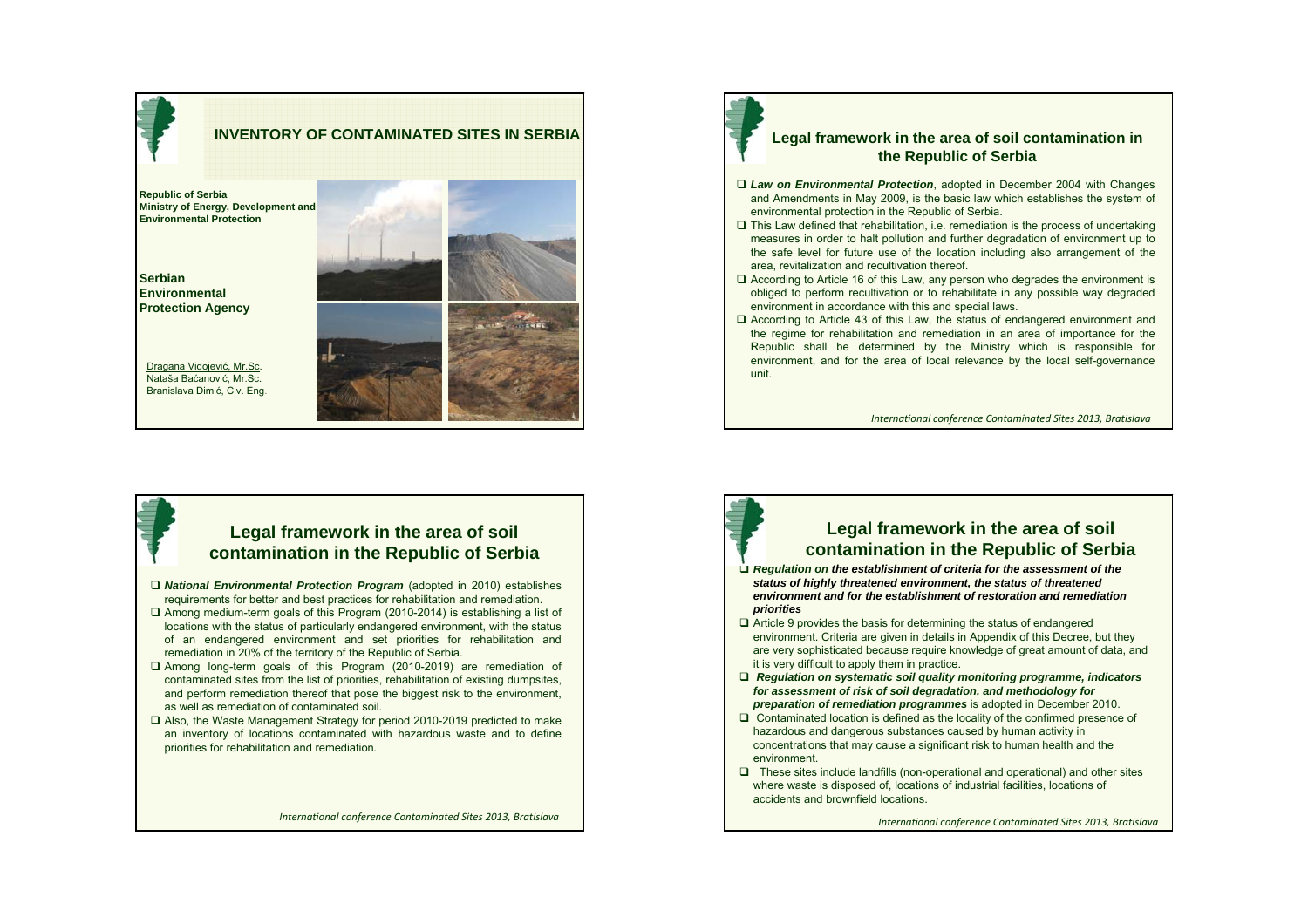



## Questionnaire for identification of contaminated locations

- $\Box$  The identification of potentially contaminated sites is the first major step in the management of contaminated sites in the Republic of Serbia is going to take.
- During the Twining project "Hazardous waste management" which was realized together with Austrian Environmental Agency the methodology was developed for simple identification of contaminated sites.
- $\Box$  The methodology is based on the screening method, as a simple, easy and inexpensive way to identify potentially contaminated sites without the need for extensive field research, and to perform rough risk assessment together with prioritisation.
- $\Box$  In case that some investigation has already been performed, additional data about main contaminant categories, investigated media and geological information can be very useful for additional estimation.
- $\square$  Data from the questionnaire enable fast estimation of the probability of contamination.
- $\Box$  At the base of the data about a possible influence of contamination on human health or the environment, additional estimation related to potential hazard to human health or the environment should be performed.

*International conference Contaminated Sites 2013, Bratislava*



| Questionnaire for identification of contaminated<br>locations                          |                                                                                                                                                                                                                                                                                                                                                                                                 |
|----------------------------------------------------------------------------------------|-------------------------------------------------------------------------------------------------------------------------------------------------------------------------------------------------------------------------------------------------------------------------------------------------------------------------------------------------------------------------------------------------|
| <b>General information about</b><br>contaminated location                              | • Name of location, District, Municipality<br>• Official. Competent authority. Data source<br>Date of filling the questionnaire, Address of the location<br>Geographic coordinate, number of cadaster<br>$\bullet$                                                                                                                                                                              |
| Data about categories and amount<br>of contaminant at location                         | • Type of location: Landfill/dumpsite, industrial/commercial<br>locations and other locations<br>• Amount of pollution: Volume (m <sup>3</sup> ), Surface (ha) or Depth (m)<br>• Physical condition of polluter<br>• Reference period for polluting activity<br>• Beginning of pollution (years) and Period of<br>pollution/dumping/production (vears):<br>• Level of investigation of location |
| influence<br>Data<br>about<br>contaminated location to humans<br>and natural resources | of . Risk of pollution: exposure route to humans and Risk of<br>resources<br>• Possibility of flooding<br>• Distance from surface waters (km)<br>• Distance from water supply sources (km)<br>• Distance from sensitive area (km):<br>• Distance from buildings (km): individual building or settlement<br>• Planned purpose                                                                    |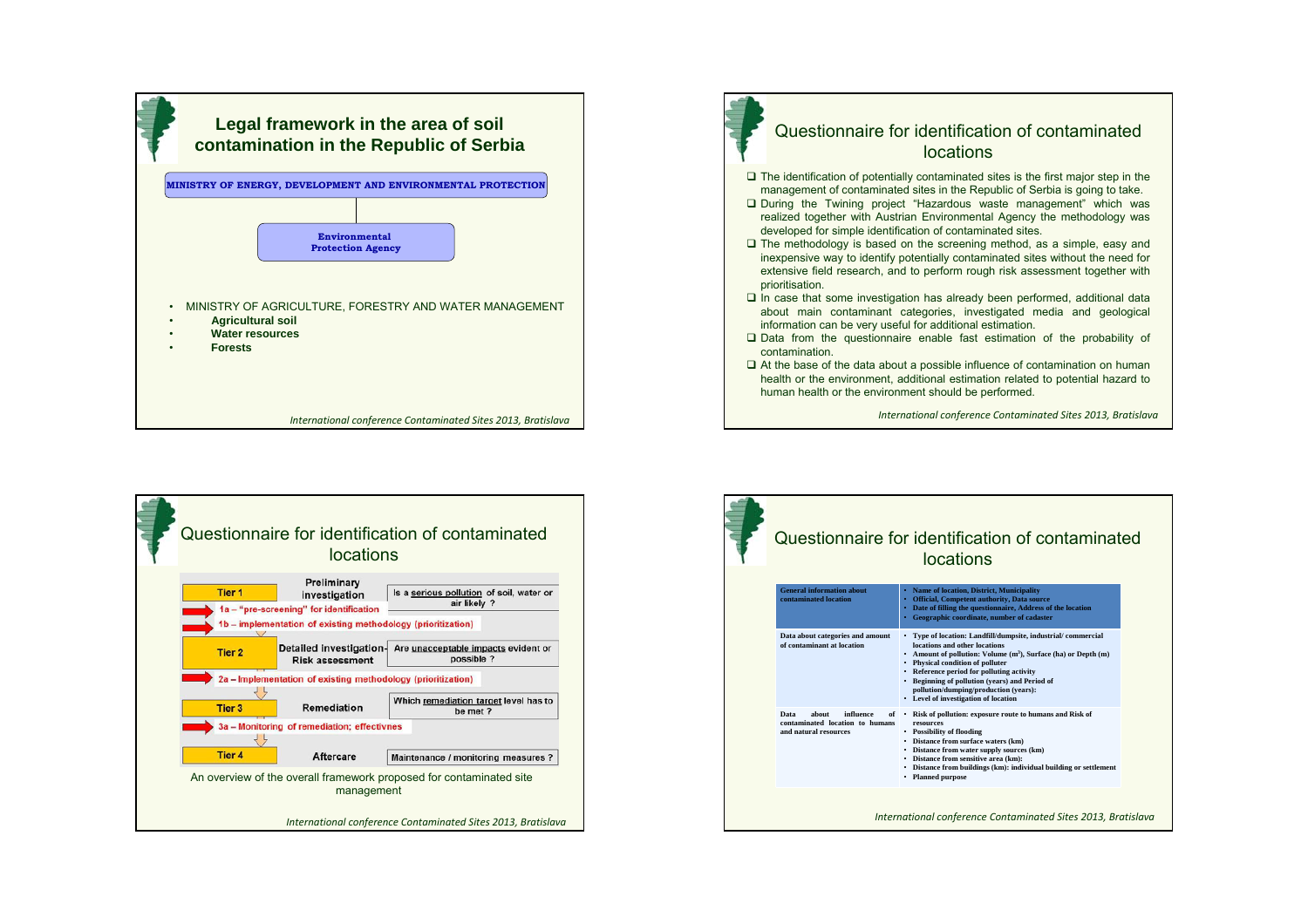|                                                                                                                                                                               | Questionnaire for identification of contaminated<br>locations                                                                                                                                                                                                                                                                                       |
|-------------------------------------------------------------------------------------------------------------------------------------------------------------------------------|-----------------------------------------------------------------------------------------------------------------------------------------------------------------------------------------------------------------------------------------------------------------------------------------------------------------------------------------------------|
| This column is filled only in the case when<br>investigations are performed (Preliminary<br>investigation,<br>Main<br>site<br>investigation,<br><b>Remediation performed)</b> | Main contaminant categories on contaminated location<br>٠<br><b>Investigated</b> media<br>Geological information (and source of data)                                                                                                                                                                                                               |
| Data about waste which is deposited on<br>landfill/dumpsite                                                                                                                   | • Type of waste which is deposited<br>• Description of the deposited waste<br>• Bottom sealing (base liner): doesn't exist, natural, geotextile                                                                                                                                                                                                     |
| Data about polluting activities on industrial/<br>commercial location                                                                                                         | • Type of industrial/commercial activities and class of location<br>at the base of division, group and class of activities which<br>produces potential contamination or objects relevant for<br>contamination (given in Appendix A<br>• Description of causes of contamination<br>• Number of employees in the appropriate periods of<br>production |
| Other sites                                                                                                                                                                   | · Military sites, War affected zones, Obsolete chemicals<br>storage, Other storages, Oil spills sites, Other hazardous<br>substance spills sites, Nuclear operations, Others                                                                                                                                                                        |
|                                                                                                                                                                               | International conference Contaminated Sites 2013, Bratislava                                                                                                                                                                                                                                                                                        |





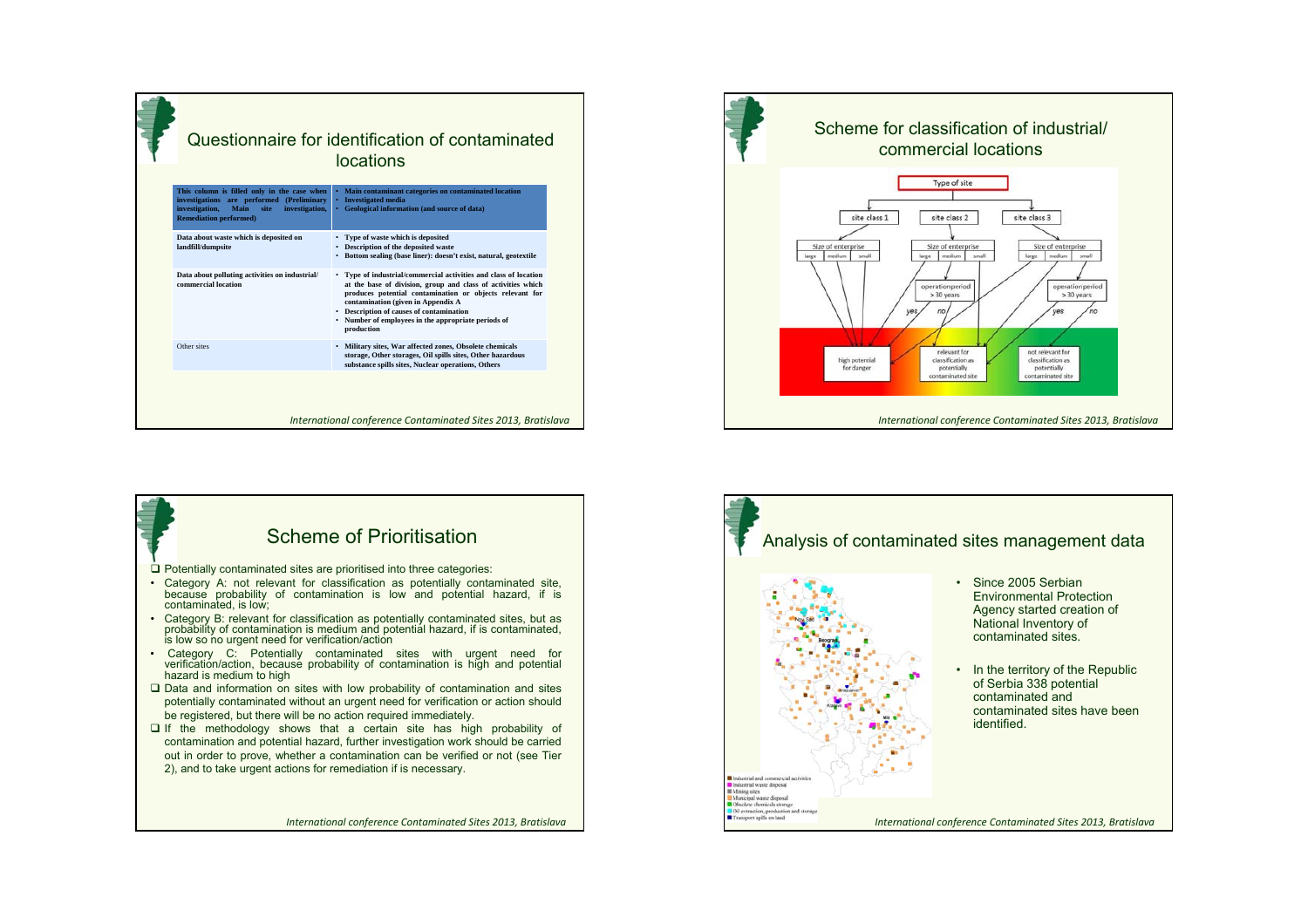





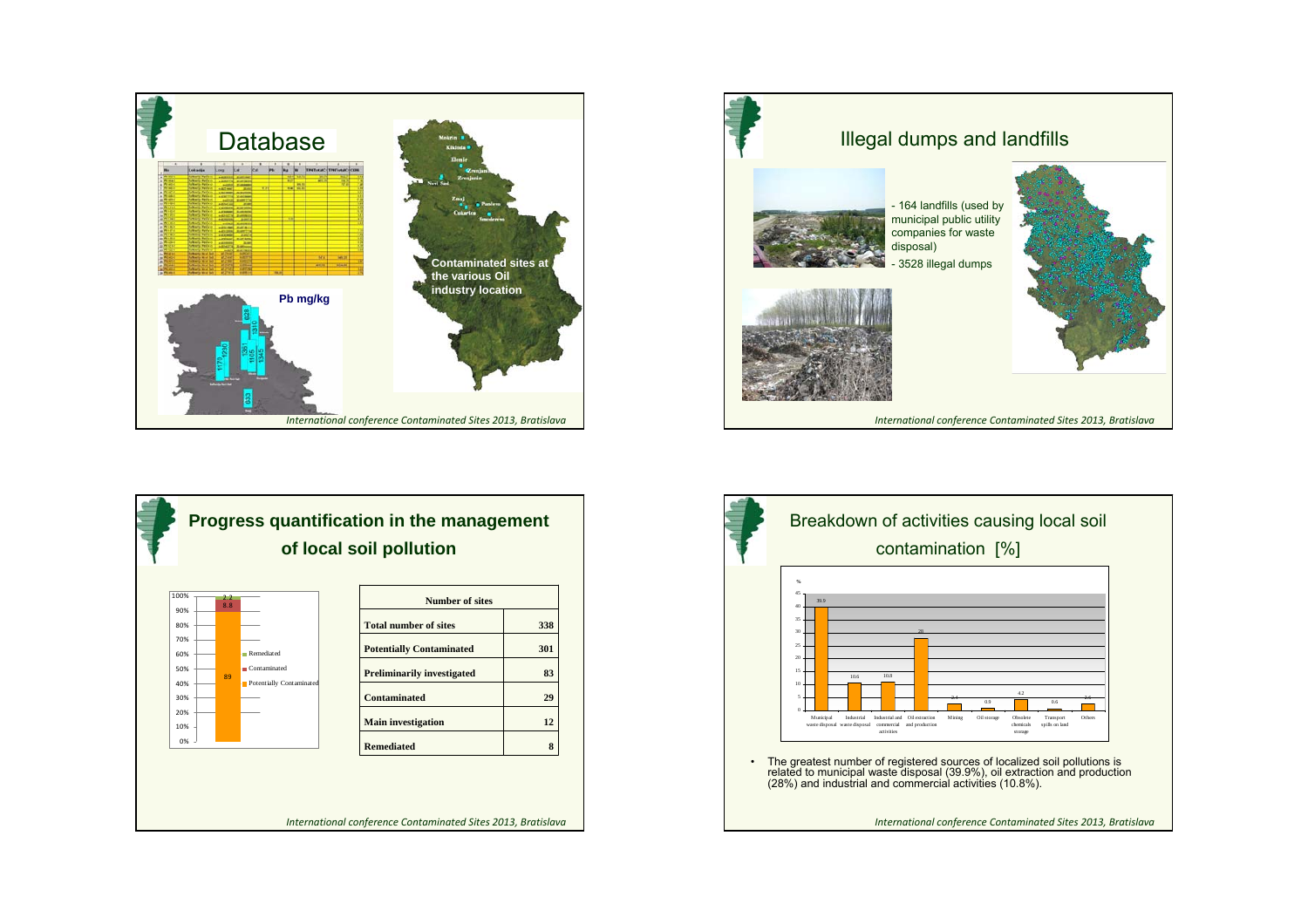

*International conference Contaminated Sites 2013, Bratislava*